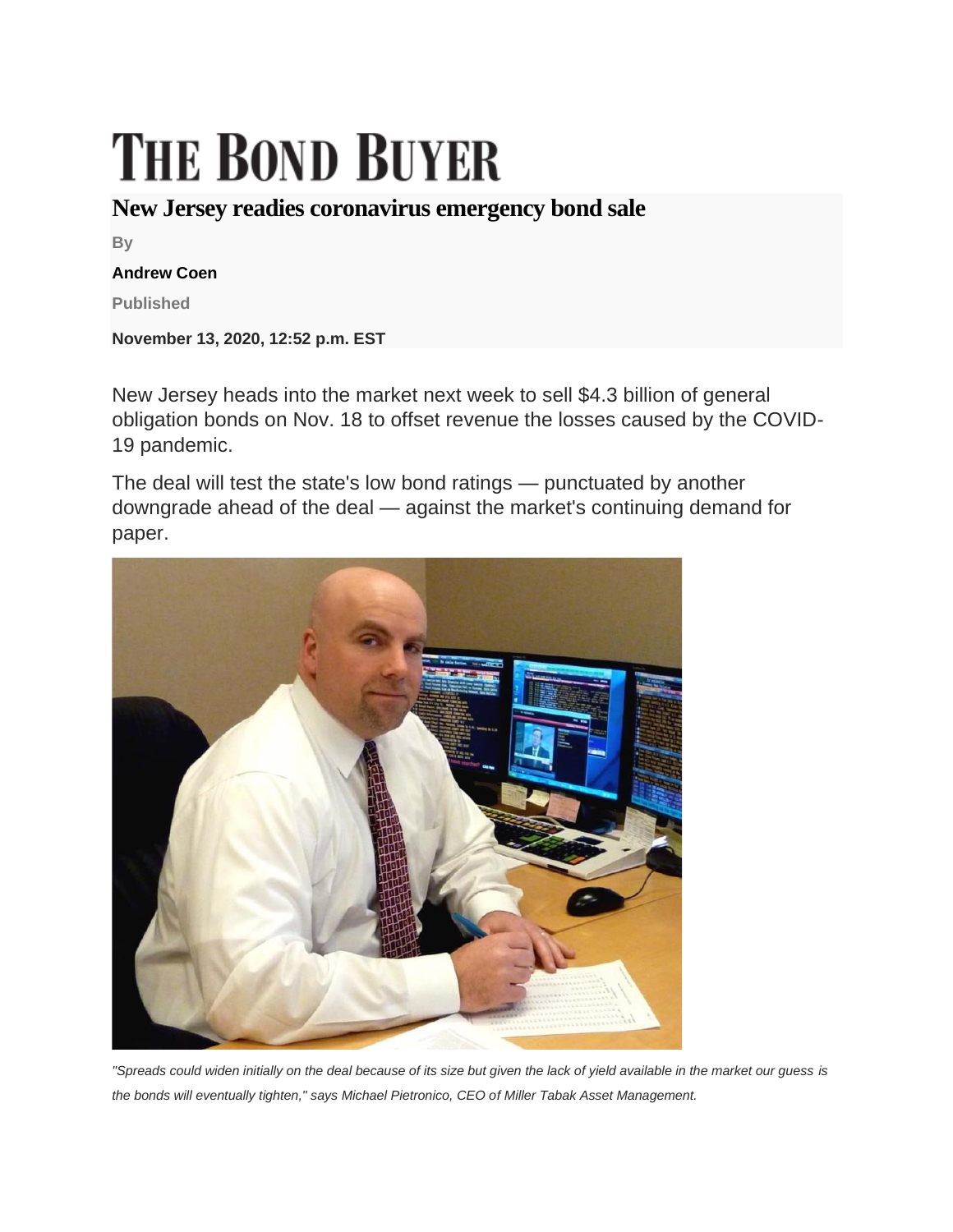The Nov. 18 negotiated offering is comprised of \$2.15 billion of Series A taxexempt COVID-19 GO emergency bonds and \$2.15 billion of Series B COVID-19 taxable GO emergency bonds dedicated to local school district expenses. The state designates Series B as social bonds.

Ahead of the deal, S&P Global Ratings [downgraded](https://www.bondbuyer.com/news/new-jersey-downgraded-ahead-of-4-3b-sale-on-structural-deficit-woes) New Jersey GOs to BBBplus from A-minus on Nov. 6 citing structural deficit challenges resulting from COVID-19-induced revenue losses expected to persist for the next couple budget cycles. S&P revised the state's credit outlook to stable from negative at the lower rating.

"I don't think the New Jersey GO bond offering is going to suffer any yield penalty at all," said J.R. Rieger, owner of Rieger Report LLC. "The demand for bonds seems to be looking the other way and bond funds will hold their nose and suck the bonds in."

Moody's Investors Service and Fitch Ratings both affirmed New Jersey at A3 and A-minus, respectively, with negative outlooks. Kroll Bond Rating Agency affirmed New Jersey bonds at A with a stable outlook.

Bank of America is lead underwriter for the transaction. Acacia Financial Group is financial advisor. Chiesa Shahinian & Giantomasi PC and M. Jeremy Ostow are bond counsel.

The state is hitting the market amid rising COVID-19 infections with 296,000 cases and more than 16,000 deaths as of Nov. 11.

After being slammed in the early months of the pandemic along with neighboring New York City, New Jersey enjoyed a relatively calm summer before new case numbers began rising sharply in October, according [to the state's data.](https://njhealth.maps.arcgis.com/apps/MapSeries/index.html?appid=50c2c6af93364b4da9c0bf6327c04b45&folderid=e5d6362c0f1f4f9684dc650f00741b24)

Gov. Phil Murphy ordered restaurants to close at 10 p.m. this week in an effort to curb spread of the virus.

Dan Berger, senior market strategist at Refinitiv's Municipal Market Data, said in general New Jersey GOs are thinly traded with the bonds maturing in 2042 last trading at Sept. 23 at 75 basis points above the MMD triple-A scale. He said there might be a penalty on the new GOs due to the downgrade, but strong demand from high-yield investors may limit the cost.

"The market levels will be tested by this deal and it is a lot for the market to digest," said Berger, noting that only Illinois trades at higher spreads than New Jersey for state GOs. "There are people who will take advantage of this who are yield buyers."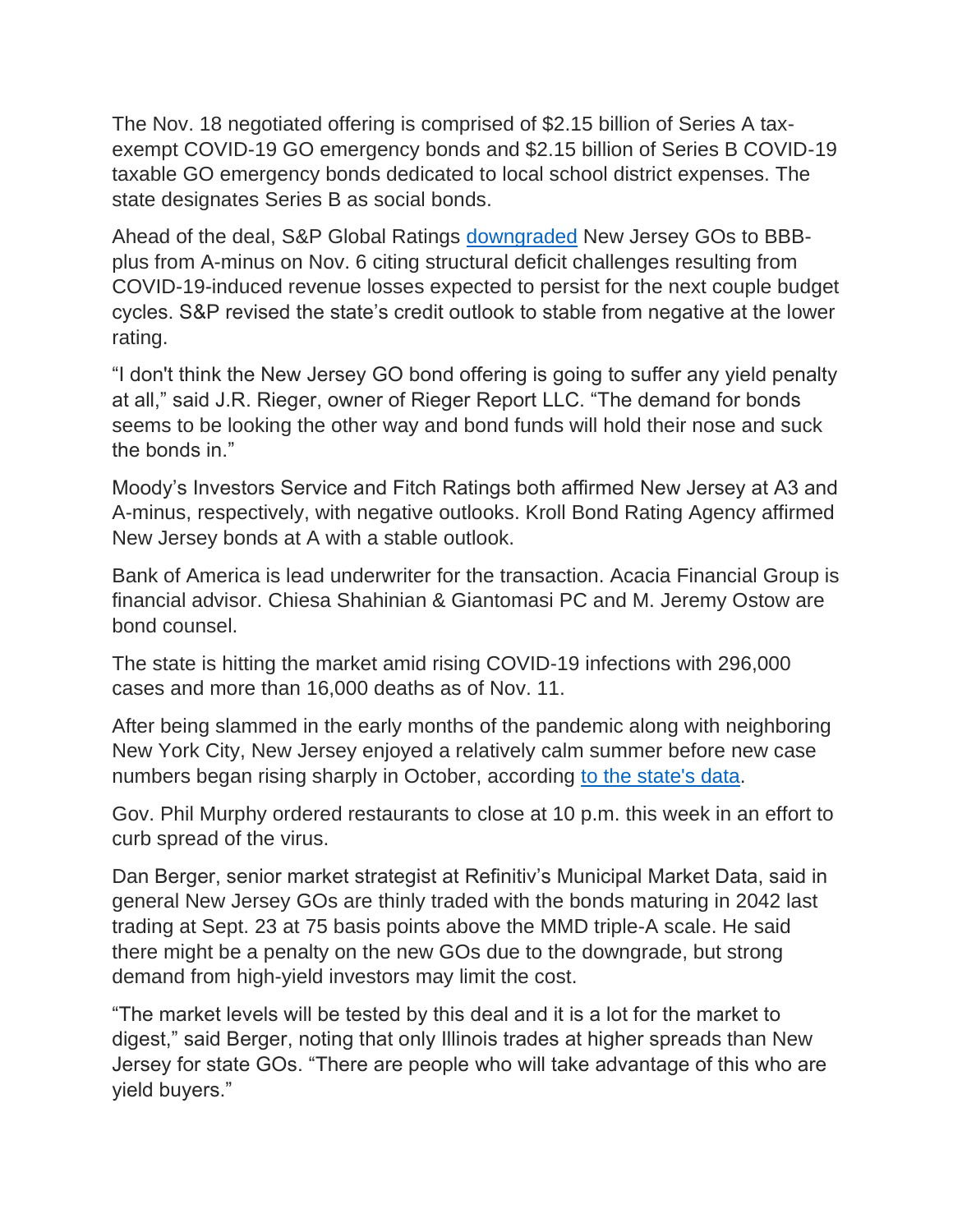Berger noted that New Jersey appropriation bonds, which are rated one notch lower than the GOs and comprise around 90% of the state's outstanding debt, have traded at higher spreads recently. An approximately \$2 million block of bonds issued for the New Jersey Economic Development Authority maturing in 2033 traded at 186 bp above the triple-A benchmark last week. A block of \$15 million in NJEDA bonds maturing in 2024 also traded on Sept. 29 at a 200 bp spread.

Michael Pietronico, CEO of Miller Tabak Asset Management, expects strong investor reception to the New Jersey deal despite the S&P downgrade.

"Spreads could widen initially on the deal because of its size but given the lack of yield available in the market our guess is the bonds will eventually tighten and perform in line with Moody's rating as opposed to S&P," Pietronico said.

The state last sold GOs in January with two [competitive deals](https://www.bondbuyer.com/news/new-jersey-readies-its-first-go-deal-since-2016) totaling \$325 million marking its first GO issuance since December 2016. The long-range bonds from the deal maturing in 2042 [priced](https://www.bondbuyer.com/news/competitive-deals-dominate-the-day) at spreads at 28 bps compared to 120.6 on 2037 maturities in the 2016 deal.

Howard Cure, director of municipal bond research at Evercore Wealth Management, said he does not foresee much of a spread penalty because New Jersey GOs trade much tighter to the AAA scale than the state's appropriation debt. The state has \$33.4 billion of outstanding debt with only \$1.6 billion comprised of GOs.

Cure also stressed that New Jersey will benefit from floating such a large issue at a time when there is little supply in the market just before the Thanksgiving holiday.

"The low supply should also help tighten spreads," Cure said. "They are going to be the dominant issuer next week."

The deal arrives four months after Murphy signed the [New Jersey COVID-19](https://arizent.brightspotcdn.com/d3/71/510445a44ed5bfc4dcd05ccd231a/emergency-go-bond-act-as-enacted2.pdf)  [Emergency Bond Act](https://arizent.brightspotcdn.com/d3/71/510445a44ed5bfc4dcd05ccd231a/emergency-go-bond-act-as-enacted2.pdf) authorizing the debt to combat revenue losses resulting from the virus. The state's current 6.625% sales tax and local property taxes collected by municipalities will be increased if general budget revenues are insufficient to meet debt service requirements, according to the bill.

The bonds will be sold in 12-year maturities.

State Treasurer Elizabeth Maher Muoio previously forecast in August that 2021 fiscal year revenues would be \$5.6 billion less than February's projections issued